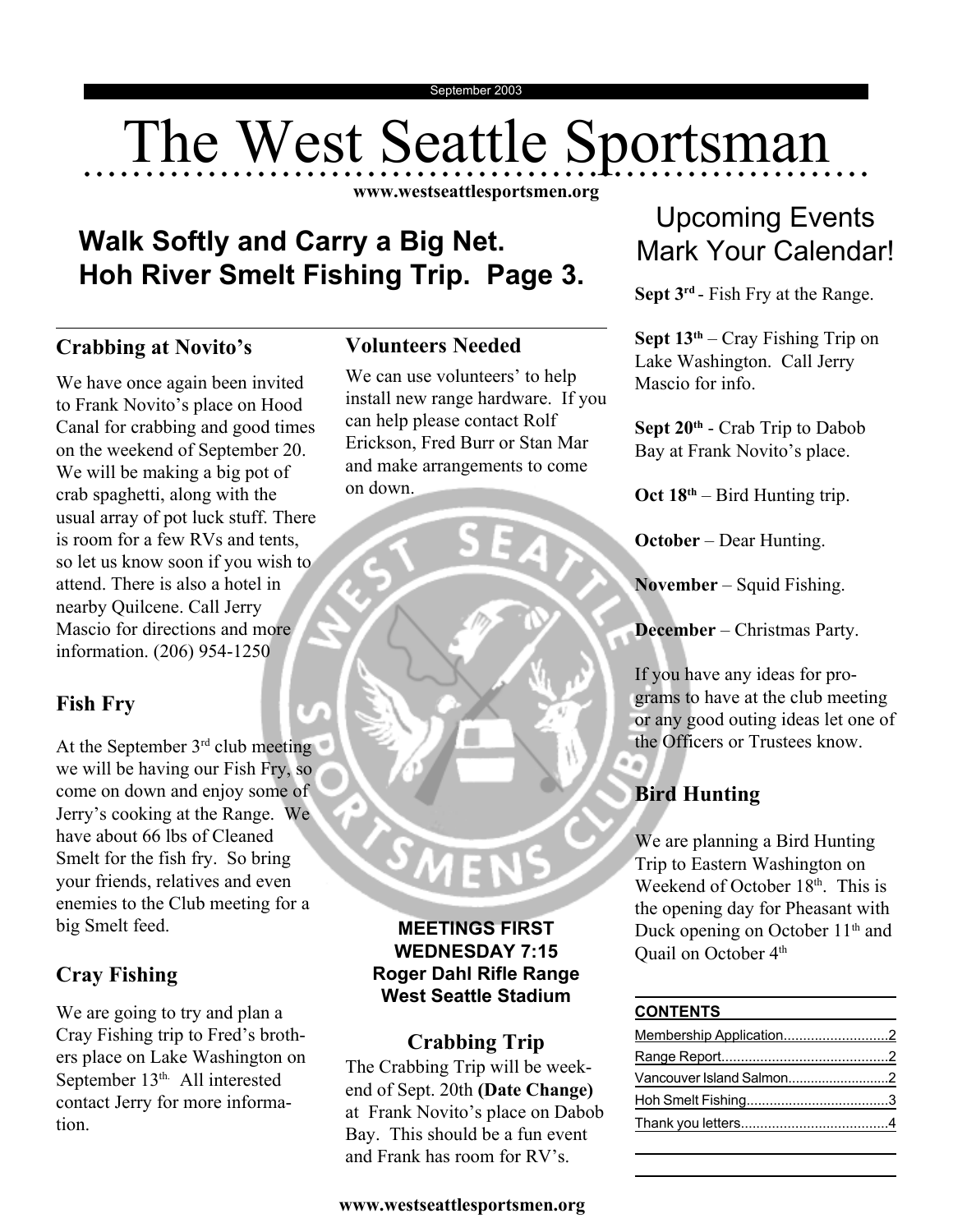#### September 2003

#### **RANGE REPORT August 20, 2003**

Both our fall Hunter Education Classes are filled.

All the new range equipment has been received, except part of the ducting. Seven of the new backstops are completely installed and the last is waiting for ducting. West Seattle Furnace, who is doing the ducting, will start building some more on 8/25. Using our temporary backstops we can now start shooting air guns again.

The old backstop has been removed. Anybody want some 1/4" steel plate? It is free for the moving.

# **Hot Salmon Fishing on Vancouver Island.**

By Darrell Kirk, WSSC.

When the fishing is hot, it seems the fish don't care what you use.

I fished with a friend off of Vancouver Island last week and caught over 5 Salmon within a couple of hours. All were Pinks and about 3 - 5 pounds each. Not that good a fish fresh so I smoked them.

 It was interesting to see the Canadians using 6 foot long leaders between the flasher and bait. This is about twice the length used on the Puget Sound. Also, they swear by what the tide is doing and pay little attention to time of day. This worked for me as I caught my fish during hot midday sun. Also, Anchovies, not Herring were the bait of the day. It really pays to see what the locals are doing in any given fishing area.



The West Seattle Sportsmen's Club was founded in 1934 by a group of fourteen men who had the foresight to see that sportsmen, in a united group, would present views, be better heard and achieve goals that were not possible when action as unorganized individuals. The ambitions of these charter members, who strove for the propagation of wildlife and habitat as well as the conservation of all our natural resources, has proven prophetic, for today multitudes of individuals and sporting groups are carrying on the job of conserving the remaining outdoor assets of natural America. The West Seattle Sportsmen's Club helps lead in this fight in the state of Washington. A member has the opportunity to join others in formulating club action in achieving and maintaining these goals.

However, "all work and no play" is not the format of the club. Many events are spaced throughout the year to insure a member many chances to participate in sportsmen's activities. For \$25, what more could a man ask than the opportunity to go salmon fishing with a group of his friends on a charter boat, fresh water fishing with other members and their families, have a salmon bake, a clam feed, or attend a banquet especially for the ladies. But there's more - he can shoot on the club range, go rabbit hunting, and if nothing else, should get \$25 worth just by watching the kids of the community have a real ball at the Kid's Fishing Derby. To sum it all up, a guy gets at least a hundred dollars worth of fun out of a year's membership.

| MEMBERSHIP APPLICATION<br>WEST SEATTLE SPORTSMEN'S CLUB                                                                                                                                                                                                                                                           |  |  |  |  |  |
|-------------------------------------------------------------------------------------------------------------------------------------------------------------------------------------------------------------------------------------------------------------------------------------------------------------------|--|--|--|--|--|
| Date                                                                                                                                                                                                                                                                                                              |  |  |  |  |  |
| of , Washington,                                                                                                                                                                                                                                                                                                  |  |  |  |  |  |
| being interested in the propagation and conservation of game birds, game animals,                                                                                                                                                                                                                                 |  |  |  |  |  |
| and fish in the State of Washington, do hereby apply for membership in the WEST                                                                                                                                                                                                                                   |  |  |  |  |  |
| SEATTLE SPORTSMEN'S CLUB and tender herewith the sum of \$ in<br>payment of one year's dues.                                                                                                                                                                                                                      |  |  |  |  |  |
| "I solemnly swear that I will abide by the Constitution and By-Laws of the West<br>Seattle Sportsmen's Club and help in its up-building and I will not willfully disobey<br>the Game Laws wherever I fish or hunt. I will always be a true sportsman both in<br>the field and to my brother members at all times. |  |  |  |  |  |
| Signed                                                                                                                                                                                                                                                                                                            |  |  |  |  |  |
| Street Address                                                                                                                                                                                                                                                                                                    |  |  |  |  |  |
| City City and the City of the City of the City of the City of the City of the City of the City of the City of the City of the City of the City of the City of the City of the City of the City of the City of the City of the<br>Zip                                                                              |  |  |  |  |  |
| Phone                                                                                                                                                                                                                                                                                                             |  |  |  |  |  |
| Recommended<br>by                                                                                                                                                                                                                                                                                                 |  |  |  |  |  |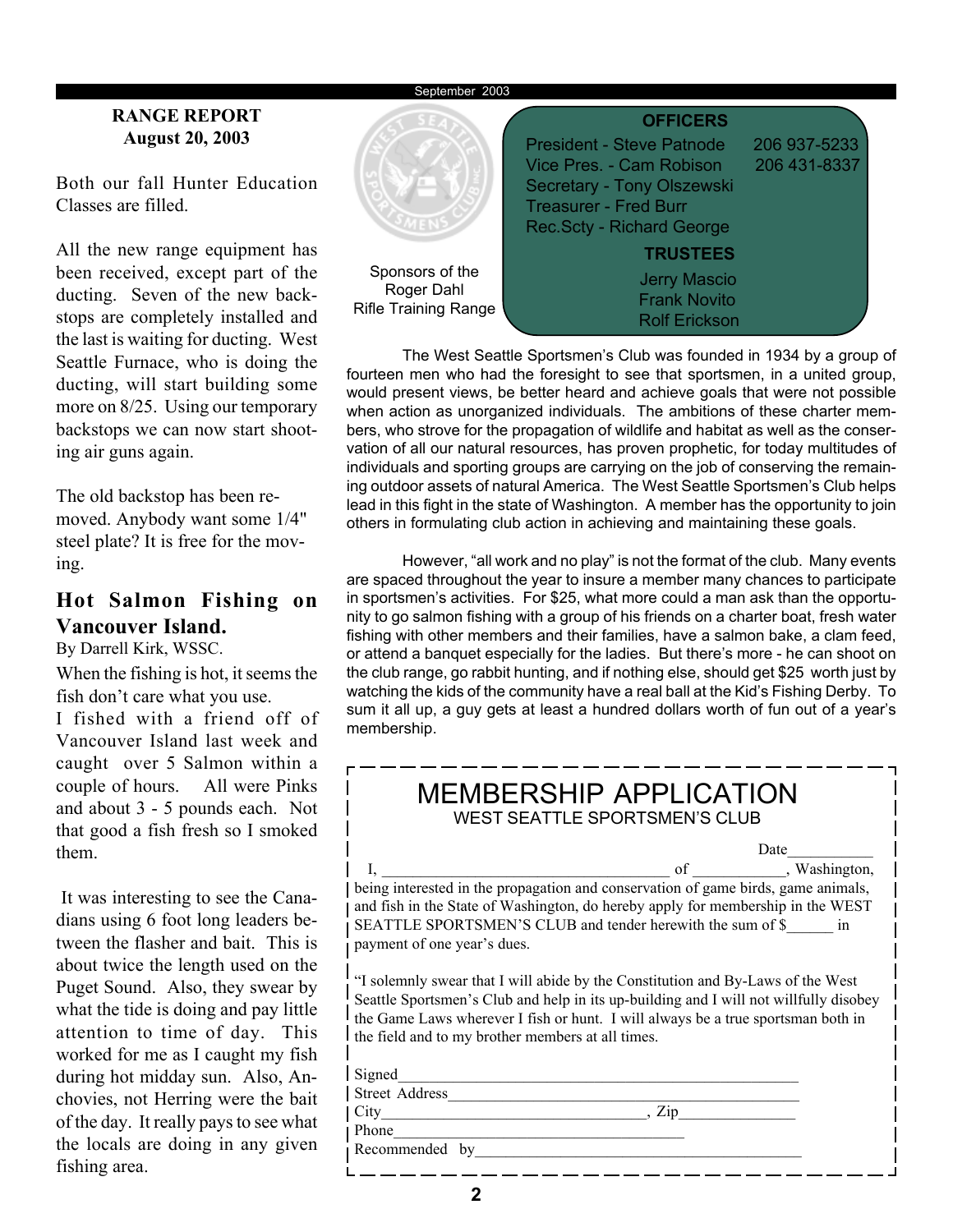# **Hoh Smelt Fishing**

# By: Jerry Mascio, WSSC.

Our recent outing to the ocean turned out to be a lot of fun for all that attended. The weather was great, and we had a good turnout. We fished Friday and Saturday, but the smelt were nowhere to be seen. It seems perhaps the season might be over. But who cares? We had a great time.

Then Mike Nies got a tip from one of the locals. It seems the smelt are all on the Indian Reservation, at the mouth of the Hoh River. So Mike and some of the guys decided to give it a try. Indeed, the smelt were there, but the tide was outgoing and therefore not pushing them up into shore where they could be netted. It was looking like we would be going home empty handed.

We decided to give it one more try Sunday morning. We drove right on to the beach and waded out with our nets. Still, the wave action was not the same as the other beaches and they were very hard to net, even with the incoming tide.

[Then an older Hoh Indian drove up and it looked like we were about to get kicked out of the reservation. Instead, he noticed we were not doing so well and told us we could use his net!]

But we were catching a few, and having a great time. Then an older Hoh Indian drove up and it looked like we were about to get kicked out of the reservation. Instead, he noticed we were not doing so well and told us we could use his net! He came back a few minutes later with a 35' gill net. We stretched the net out into the water and within minutes had all the smelt we could handle. WOW! That's the way to fish! Thanks Harry!